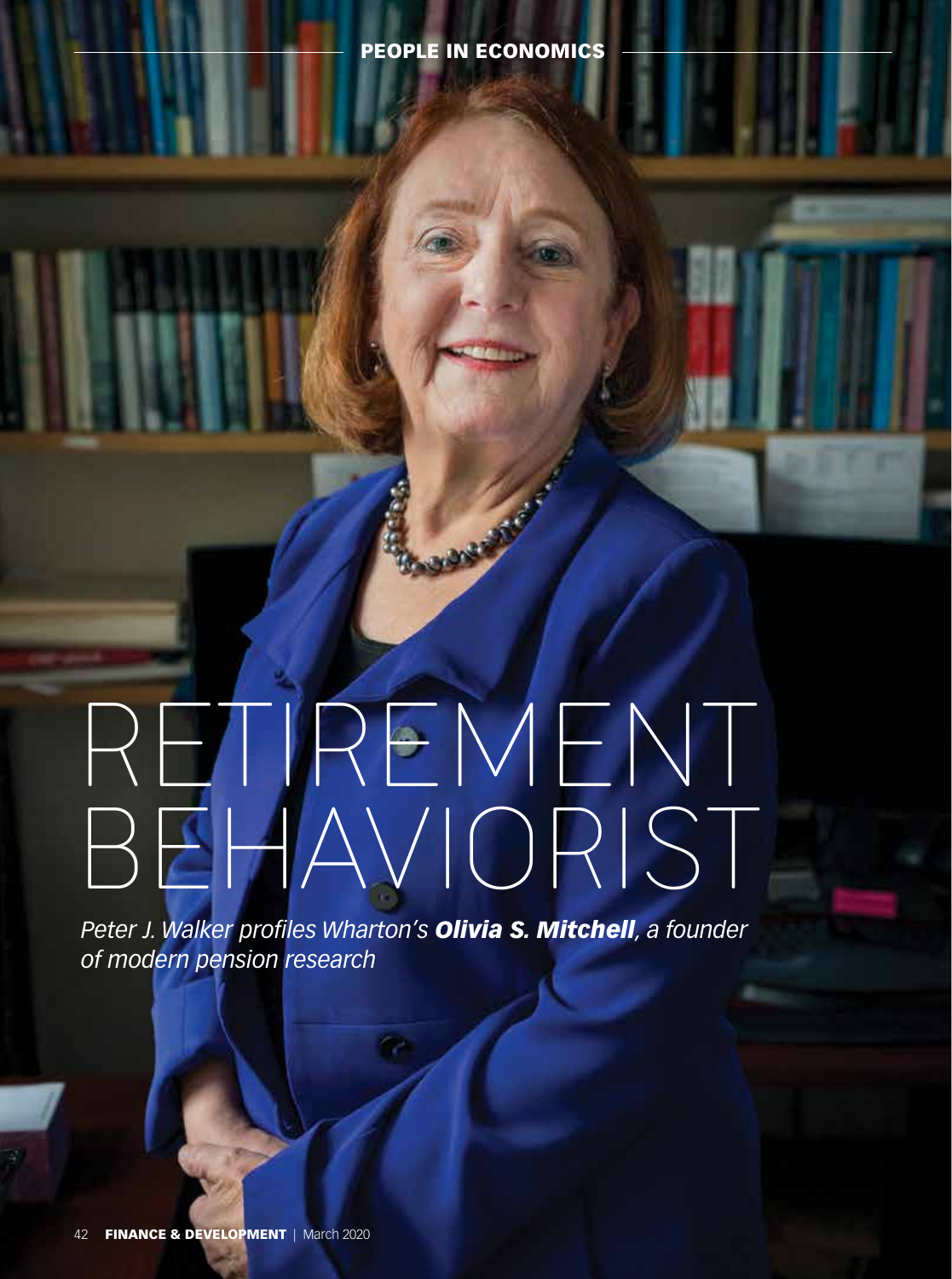s the US presidential race heats up, leading<br>pension expert Olivia S. Mitchell has a<br>warning for candidates.<br>"Some of the individuals who are run-<br>ning for US president have talked about expanding pension expert Olivia S. Mitchell has a warning for candidates.

"Some of the individuals who are run-Social Security benefits, but that's very misguided," the 66-year-old economist says, arguing that just keeping the current system solvent would require steep hikes in payroll taxes or reduced benefits.

Mitchell's research suggests that Americans would be better off with later retirement, expanded financial literacy, and economic incentives that encourage saving, planning, and smarter investing. She has called for a national conversation on entitlement reform to fix the system before benefit funding runs out. Her sobering prognosis is that people must "work longer, save more, and expect less."

Mitchell is one of the founders of modern academic pension research. She has published more than 250 books and articles, advised governments around the world, and received more than 60 professional honors and awards.

When Mitchell began working on the subject 40 years ago, the field was largely limited to actuarial analysis (mathematical and statistical calculations of risk). She has devoted her career to bringing economic considerations, especially those from behavioral economics, into the discipline. Speaking in her office at the University of Pennsylvania's Wharton School, she describes pensions as "a microcosm of everything: demographics, human resources, taxes, finance, psychology, economics, and beyond."

"The breadth and depth of Olivia's expertise about pensions is breathtaking," says Wharton Dean Geoffrey Garrett. "Her insights cover every topic that impacts the economics of retirement including funding crises in both private and public pensions, the decline in employer-provided pensions, changing demographics, household finance, wealth accumulation, and the need for financial literacy. Her work reflects a period of enormous change in pensions and extends beyond issues in the US."

Between 2006 and 2016, the US population aged 65 and over rose from 37 million to 49 million, and by 2060 the number will almost double—to 90 million. The trillion-dollar Social Security system is the main source of retirement income in the United States, but starting in 2020, its total cost is expected to outstrip its total income. By 2035, system reserves will be depleted, making it able to honor just three-quarters of scheduled benefits.

Similar stories are playing out around the world. Mitchell's research offers policymakers a road map for how to address this widespread crisis.

### Early life

Mitchell was born in Lincoln, Nebraska, where her father taught agricultural economics at the University of Nebraska. Her parents met while working for the US government in the Republic of Korea, after which they both studied economics at Harvard. Women were not common in the program at that time, and her mother was admitted only on the condition that she type her advisor's papers.

During most of Mitchell's childhood, her father worked for the United Nations Food and Agriculture Organization and was posted to Brazil, Chile, Colombia, Guatemala, Italy, Mexico, Pakistan, and Peru. The experience gave Mitchell a lifelong love of foreign cultures, languages, food, and travel. And it was a childhood steeped in economics.

"Economics pervaded my upbringing," Mitchell says. "On the wall above the kitchen table there was a clock which said, 'Time is Money.' Now it sits over my kitchen table." She says her father used a corollary economic concept to coax her into weeding the garden. "When I was five years old, we had a vegetable plot, and my father explained to me that since his time was worth more than mine, I should do the weeding. This was so logical that I decided I must increase the value of my time. So I did!"

Following in her parents' footsteps, Mitchell earned her bachelor's degree in economics from Harvard in 1974, where she too had to deal with a male-dominated environment. One older professor would acknowledge her presence in class with the greeting, "Good morning, lady and gentlemen."

"Standing up to speak and having 99 male faces turn around was initially quite intimidating, though I got over it," she says. It was a formative experience that led her to seek more female-friendly environments later in her career. This was a major reason behind her decision in 1993 to go to Wharton, which historically has had a high proportion of women faculty. She has also been active in the Committee on the Status of Women in the Economics Profession, serving as a mentor and supporter.

In 1978, at the age of 25, Mitchell completed her PhD at the University of Wisconsin with a dissertation on the effect of high local unemployment on married women's participation in the labor force.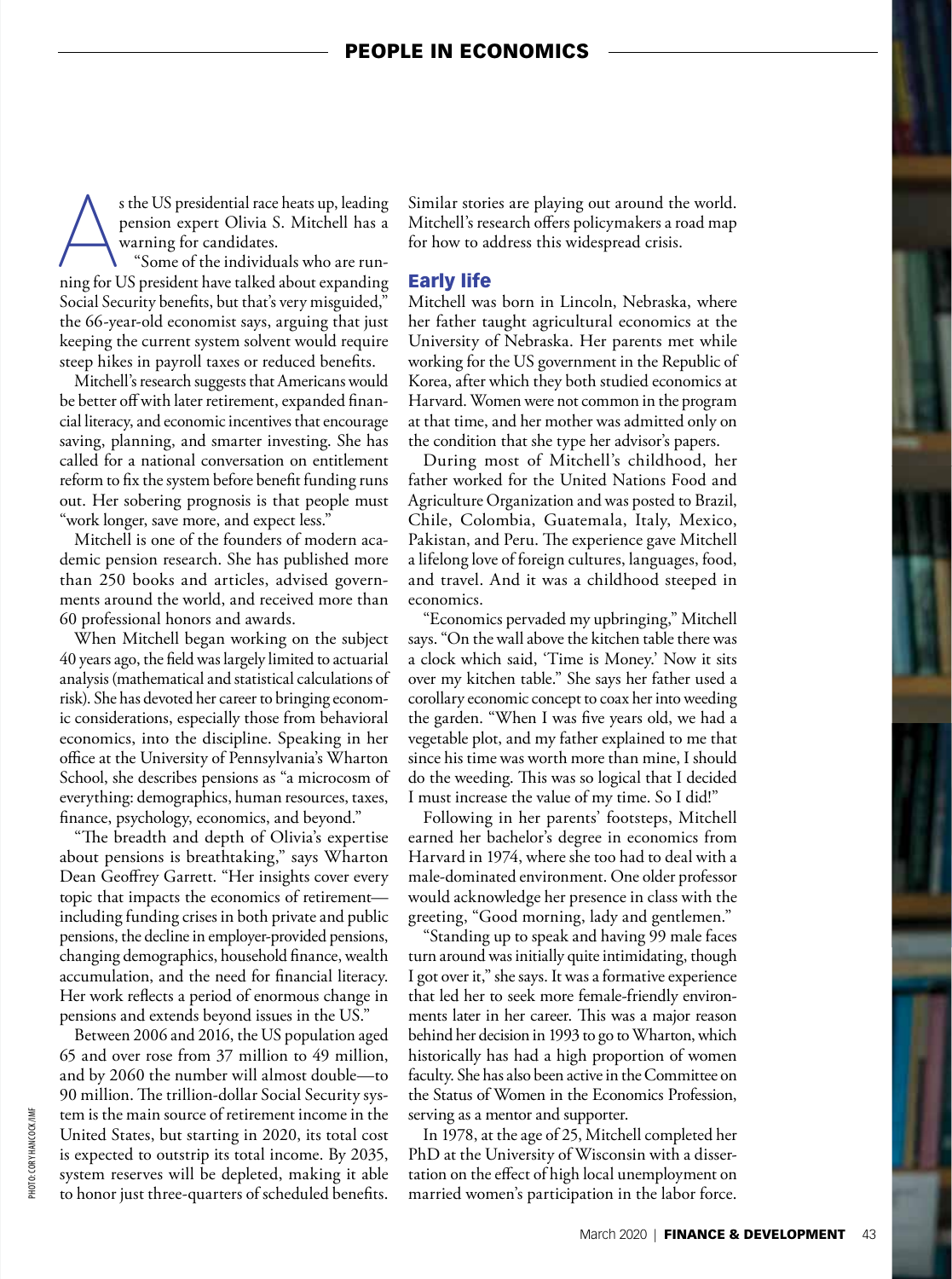# PEOPLE IN ECONOMICS

She took her first job at Cornell University, where she was asked to teach a course on pensions. "The book I had to teach out of was the most boring tome that you can imagine," recalls Mitchell, who, at the time, concluded that she could "write more interestingly on this theme and explore not only actuarial issues but also economics." Moreover, her mother warned of a looming pension crisis in the United States and encouraged her to investigate.

At Cornell, Mitchell married the "boy next door" in her apartment building in Ithaca. Gene Dykes would go on to become a computer scientist. Now retired, he holds the unofficial marathon world record for the 70–74 age group, even though he began running seriously only in his 60s.

The week Mitchell gained tenure at Cornell, she also gave birth to the first of two daughters. Later she set up the "Bank of Mom," a spreadsheet recording the kids' allowances and extra money for doing chores. "If they wanted to buy something, other than for school, they had to check if they had enough funds to cover it," she says.

In academia, Mitchell made her earliest major splash by cowriting, with Cornell economist Gary S. Fields, *Retirement, Pensions, and Social Security*, the first book-length examination of what influences people's retirement behavior. The study of pensions as an economic institution influencing behavior really took off afterward, she says.

"Olivia was bright and hard-working, disciplined and focused, kind and decent," says Fields, one of the world's leading labor economists. "It was clear that she was destined for high achievement."

## Modernizing retirement

Mitchell's research then expanded into designing pension plans, including Social Security, to encourage later retirement. More than 40 percent of recipients currently claim Social Security benefits at the minimum age of 62, though those who wait eight years until they qualify for maximum benefits at 70 can increase their monthly income by 75 percent, Mitchell calculates. Filing for benefits early thus usually does not maximize people's benefits.

One reason people take their benefits very young, Mitchell found, has to do with how financial advisors explain—or "frame"—this key retirement decision. In particular, advisors use a "break-even" approach that implicitly frames the decision as a risky bet on how long you think you will live. Thus, they might tell you how much you would receive in benefits if you took them early, at age 62, and then tell you that you would have to live at least 14 more years *for sure*  to recoup the money forgone by delaying a few years. This analysis might show, for instance, that deferring claiming to age 70 would require that you live to age 84 to break even and start deriving a net gain.

When presented in these terms, people worry whether they will actually live that long. Unfortunately, they tend to ignore the fact that half of all people live longer than their life expectancy. Accordingly, if people are concerned about outliving their assets, it makes much more sense to defer claiming benefits and thereby avoid running out of money in old age. Informed by Mitchell's research, the Social Security Administration has stopped using break-even analyses and now provides a more neutral treatment, which should provide incentives for claiming benefits later.

Another way to encourage people to retire later is to offer lump-sum incentives to defer claiming. Mitchell's work defines these lump sums so that they do not change overall program costs, and they are attractive to older people carrying debt. In related work, Mitchell has found that retirees today are much more likely to have debt, because of bigger mortgages, larger credit card debt, and the growth of student and payday loans.

Retirement may be even further out of reach for millennials, those born between 1980 and 2000. Given the low returns generated by capital markets, Mitchell argues, millennials seeking to retire at 65 must set aside 40 percent of their paycheck, compared with the current average of just 6 percent. Of course, competing expenses such as student loans and high housing costs can make a 40 percent saving target practically impossible. Therefore, Mitchell believes that people must plan to work longer, redefine what retirement means to include part-time work, and embrace lifelong learning.

Financial literacy is a particularly crucial element of lifelong learning. About a dozen years ago, Mitchell's interest in retirement behavior combined with the transition away from definedbenefit toward defined-contribution retirement plans requiring greater individual responsibility—led her to begin exploring what people know about key financial concepts. Mitchell and Annamaria Lusardi of The George Washington University, devised three questions for the University of Michigan's long-running Health and Retirement Study of US people over the age of 50. The two researchers were stunned to